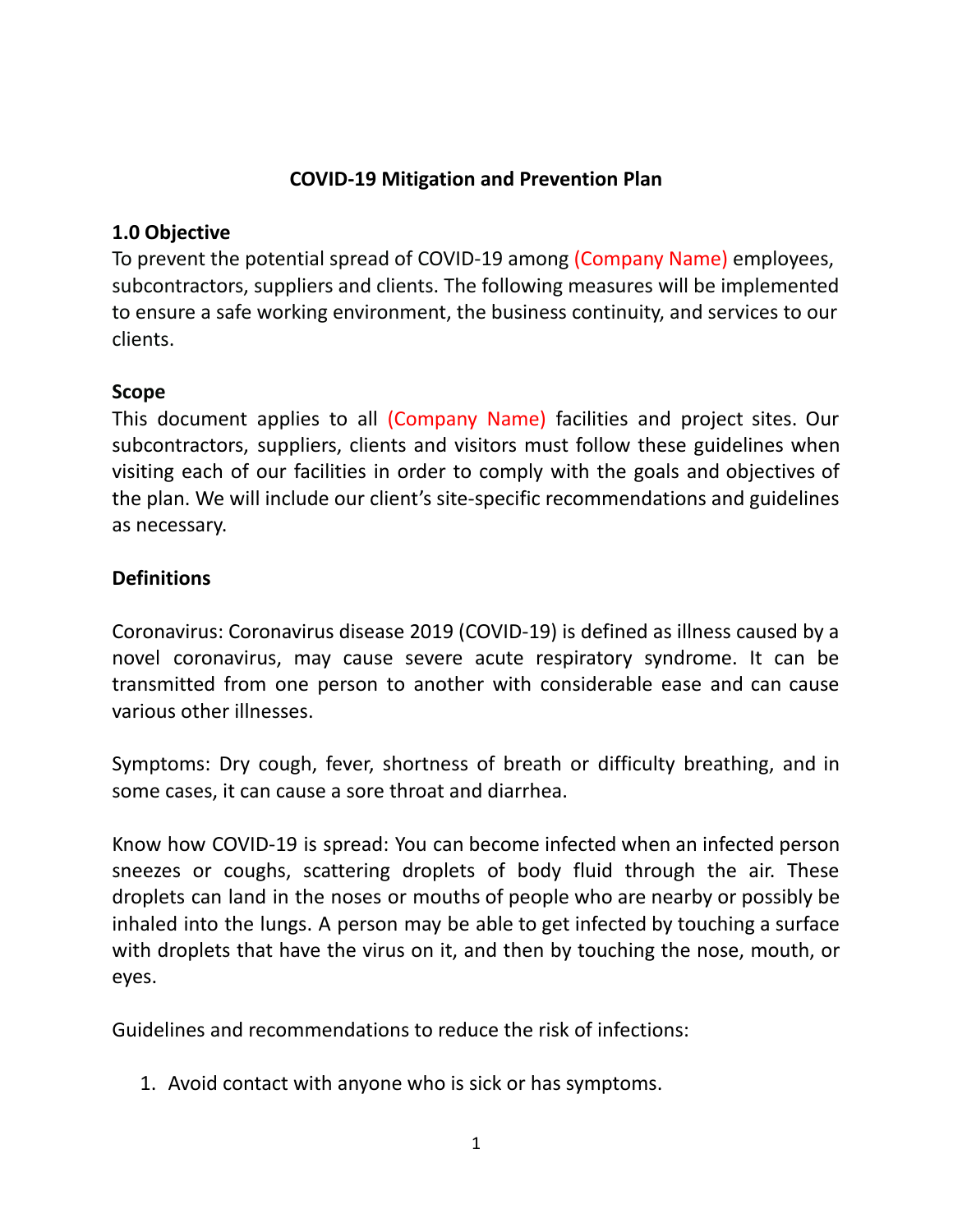- 2. Wash your hands often with soap and water for at least 20 seconds.
- 3. Cover your mouth and nose with your elbow or a tissue when you cough or sneeze. Throw away the used tissue.
- 4. Avoid touching your eyes, nose and, mouth.
- 5. Clean and disinfect your work surfaces.
- 6. Stay home if you are sick.
- 7. Stay at least 6 feet away from other people.

#### **2.0 Preventive Measures in (Company Name) Offices**

2.0.1 Cleaning procedures

2.0.1.1 To allow the continuation of work activities within any of **(Company Name)** offices. A process has been established for a thorough cleaning of all the offices.

2.0.1.2 Increase housekeeping and cleaning personnel as necessary.

2.0.1.3 Clean at least twice per day: bathrooms, entrance hall, stairs railings, elevator, doors handle, and other exposed surfaces.

2.0.1.4 By end of regular business hours perform a final complete cleaning of all the office areas.

2.0.1.5 The dining area must be kept clean after each single use.

2.0.1.6 Janitors must use face masks and gloves at all times.

2.0.1.7 Avoid any type of physical greeting.

2.0.1.8 Go Paperless. Avoid as far as you can, using printers and plotters. Do not share paper documents or drawings. Share documents in electronic format.

2.0.1.9 Hand sanitizers will be provided in lobby entrances areas.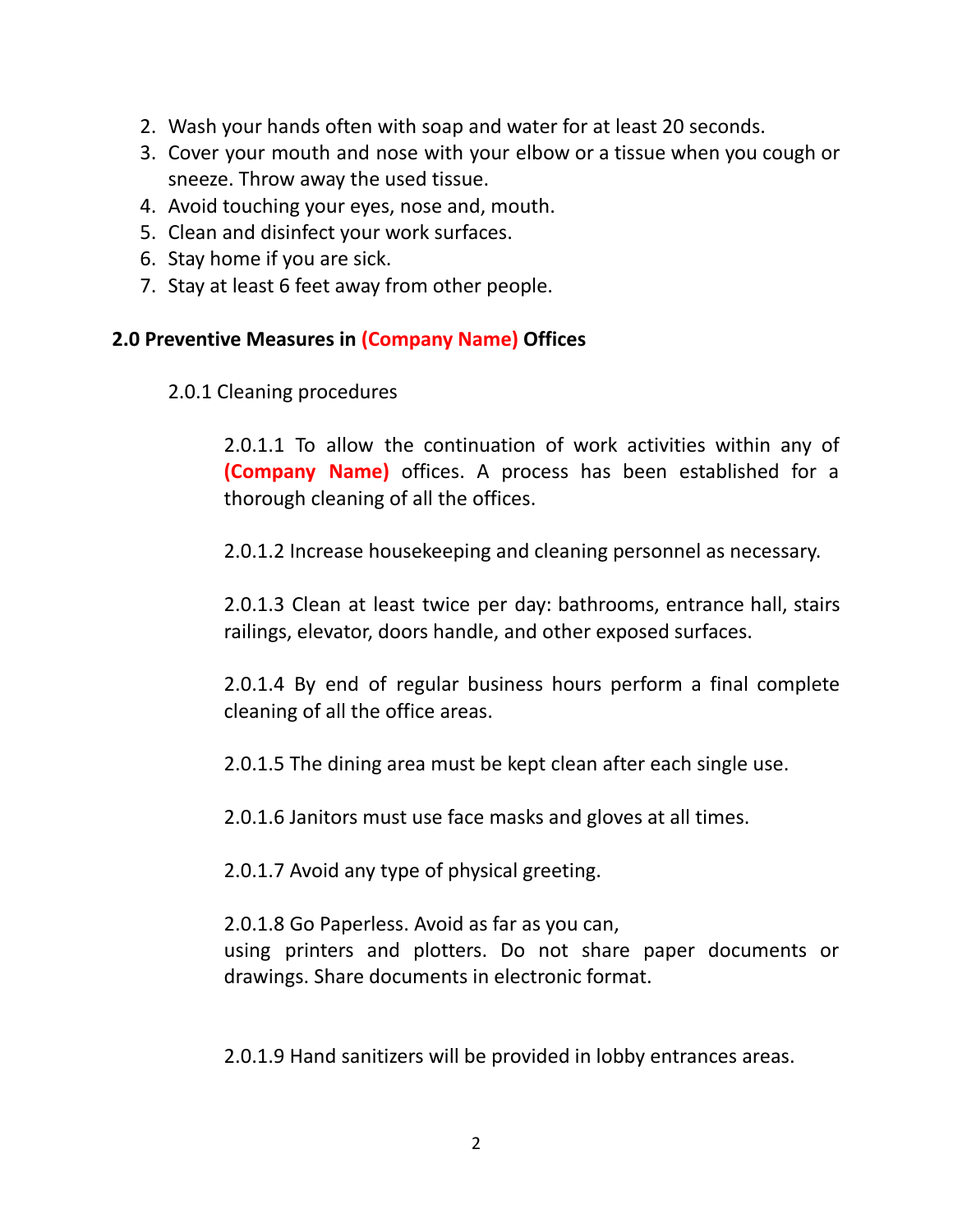2.0.2 Upon returning to work after the end of the Government Stay at Home Orders, all employees must go through an orientation that will include a questionnaire about: recent travel, exposure to anyone who tested positive or who is in quarantine for suspected COVID-19, currently ill, body temperature reads more than 103 degrees Fahrenheit or not feeling well. If yes is answered to any of these questions, return to work admittance is restricted for 14 days, unless you provide a negative result to a COVID19 test certified by a medical professional.

2.0.3 Remote work will be practiced for authorized personnel. This situation will be reassessed on a weekly basis.

2.0.4 Establish separate entry times for employees to the facilities in order to prevent the conglomeration of people in common working spaces.

2.0.5 All personnel must use the hand sanitizers placed in the lobby entrance areas. The use of the elevator will be limited exclusively for people with physical impairment. It will also only be used individually.

2.0.6 Establish a staggered timetable to access the dining areas. There will be a maximum limit of people using these areas at the same time, depending on the room capacity (where available) to enforce the required minimum social distancing of 6 feet between each person.

2.0.7 It is required the use disposable utensils. Dishwashing will not be allowed.

2.0.8 Cleaning products will be provided to all employees to ensure that they actively clean their (work areas desks, computers, mouse, keyboard, or any other object in their workspace).

2.0.9 All meetings/gatherings confined to one location will not be allowed until further notice. Meetings will continue via video conference tools like GoToMeeting, WebEx, Zoom, Skype, etc., to minimize large gatherings. If it is critical to have a physical meeting, it should be broken into smaller groups to keep social distancing rules. Meeting spaces must be wiped down or clean after each use.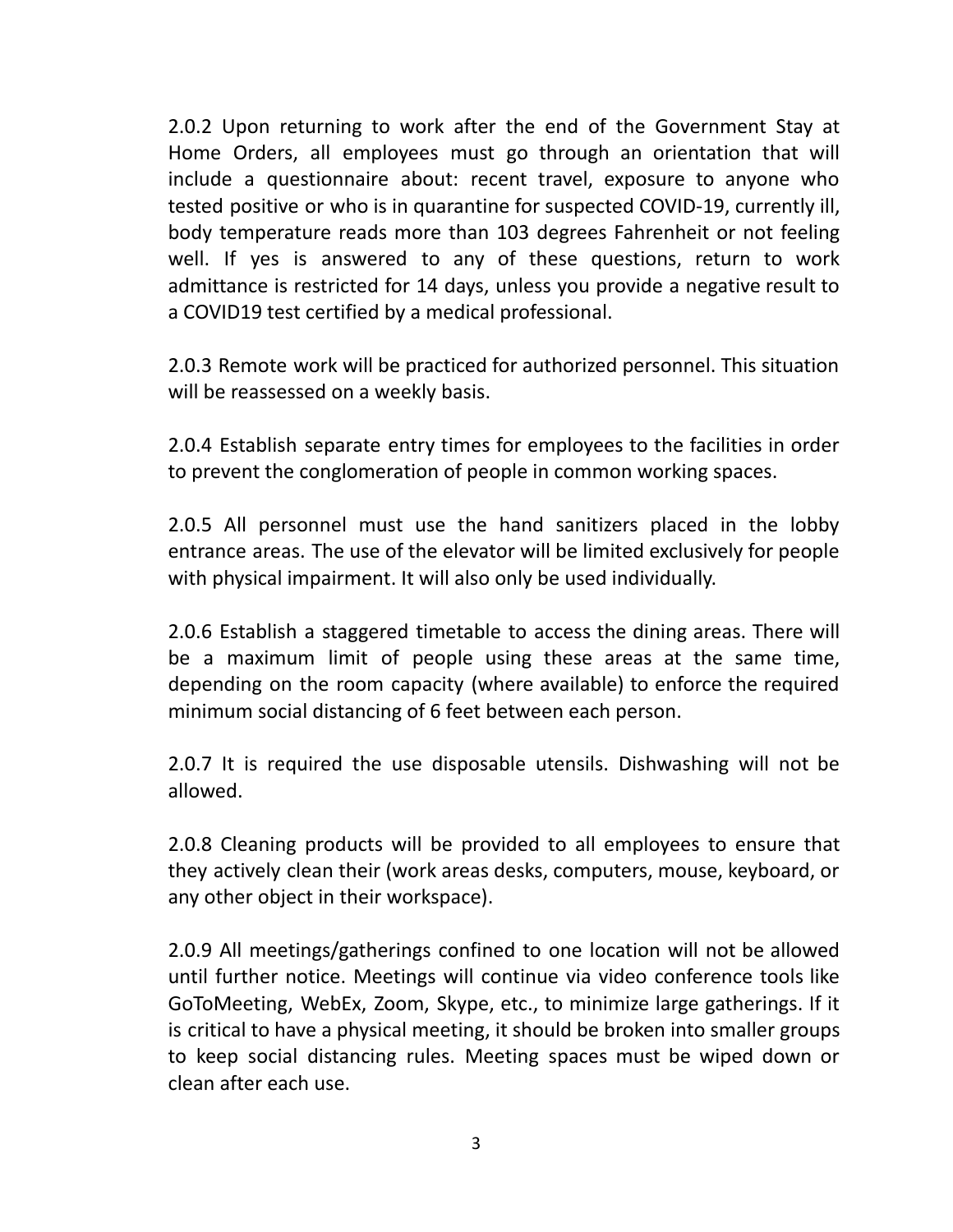2.0.10 Personnel that develop any symptom like fever, cough, difficulty breathing, among others should not come to work under any circumstances. The employee should notify their condition to their supervisor immediately.

2.0.11 Any person with travel history will not be allowed to return to the workplace for a period of 14 days after their return. It should be considered a risk to travel in this moment, due to the fact that the pandemic is advancing quickly and future restrictions are unknown at the time. This situation will be reassessed on a weekly basis.

2.0.12 Food delivery services to the office is strictly prohibited.

### **2.1 Preventive Measures in Projects Sites**

To avoid the possible spread of COVID19 in our projects, the following measures will be implemented until **(Company Name)** and its clients consider it safe to return to regular activity. Specific client's restrictions will supersede **(Company Name)** guidelines.

2.1.1 Social distancing by means of division. Personnel will be separated in different zones or work areas. No personnel will be allowed to cross to a different zone unless is authorized by the Project Manager and the Safety Officer. The areas may be labeled with different color to indicate limit restrictions.

2.1.2 No visitors are allowed in projects, unless they are authorized by the Safety Officer. Before entering the site, the Safety Officer must brief the visitor on the various prevention rules used and must complete an orientation form.

2.1.3 Upon returning to work after the end of the Government Stay at Home Orders, all employees must go through an orientation that will include a questionnaire about: recent travel, exposure to anyone who tested positive or who is in quarantine for suspected COVID-19, currently ill,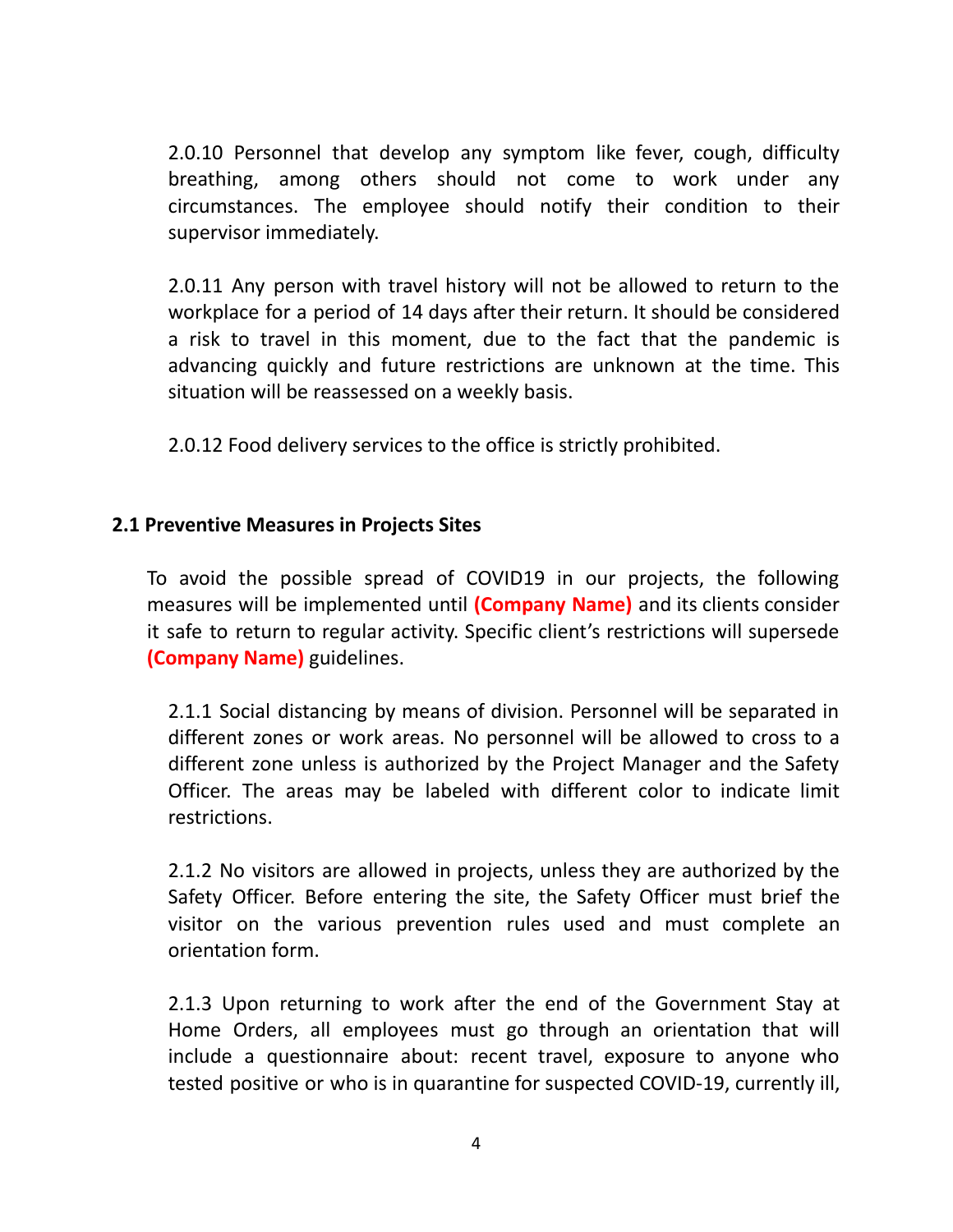body temperature reads more than 103 degrees Fahrenheit or not feeling well. If yes is answered to any of these questions, return to work admittance is restricted for 14 days, unless you provide a negative result to a COVID19 test certified by a medical professional.

2.1.3.1 A similar questionnaire must be implemented on a weekly basis to identify potential contagion amongst employees. This should be reassessed on a weekly basis. The questionnaire will be available for clients and any regulatory agency.

2.1.4 Safety Orientations should be outdoors and limited to 10 people per section. Must comply with social distancing of 6 feet.

2.1.5 An amendment to our daily JHA or security program has been added requiring anyone (1) with a fever, cough, shortness of breath; (2) in close contact with a known or suspected case of COVID-19 in the last 14 days; (3) traveled in the last 14 days, leaves the site immediately.

2.1.6 The use of shuttle buses for group transportation is restricted for the moment. Only authorized shuttle busses will be allowed following a specific prevention plan for each project. This situation will be reassessed on a weekly basis.

2.1.7 Projects will segregate portables toilets facilities. There will be a watcher assigned that will ensure that everyone washes their hands before and after using the bathroom. It will be instructed to the cleaning company to augment the quantity of services during this emergency. Bathrooms will be located in the same area to ensure that the hand washing process is effective.

2.1.8 Portable water coolers are eliminated. Water bottles may be supplied at room temperature or employees may bring their own containers (limited to 1-gallon) and must be identified with their names.

2.1.9 Tools will be assigned to each employee to prevent sharing the same tools between different persons. Project site warehouses will have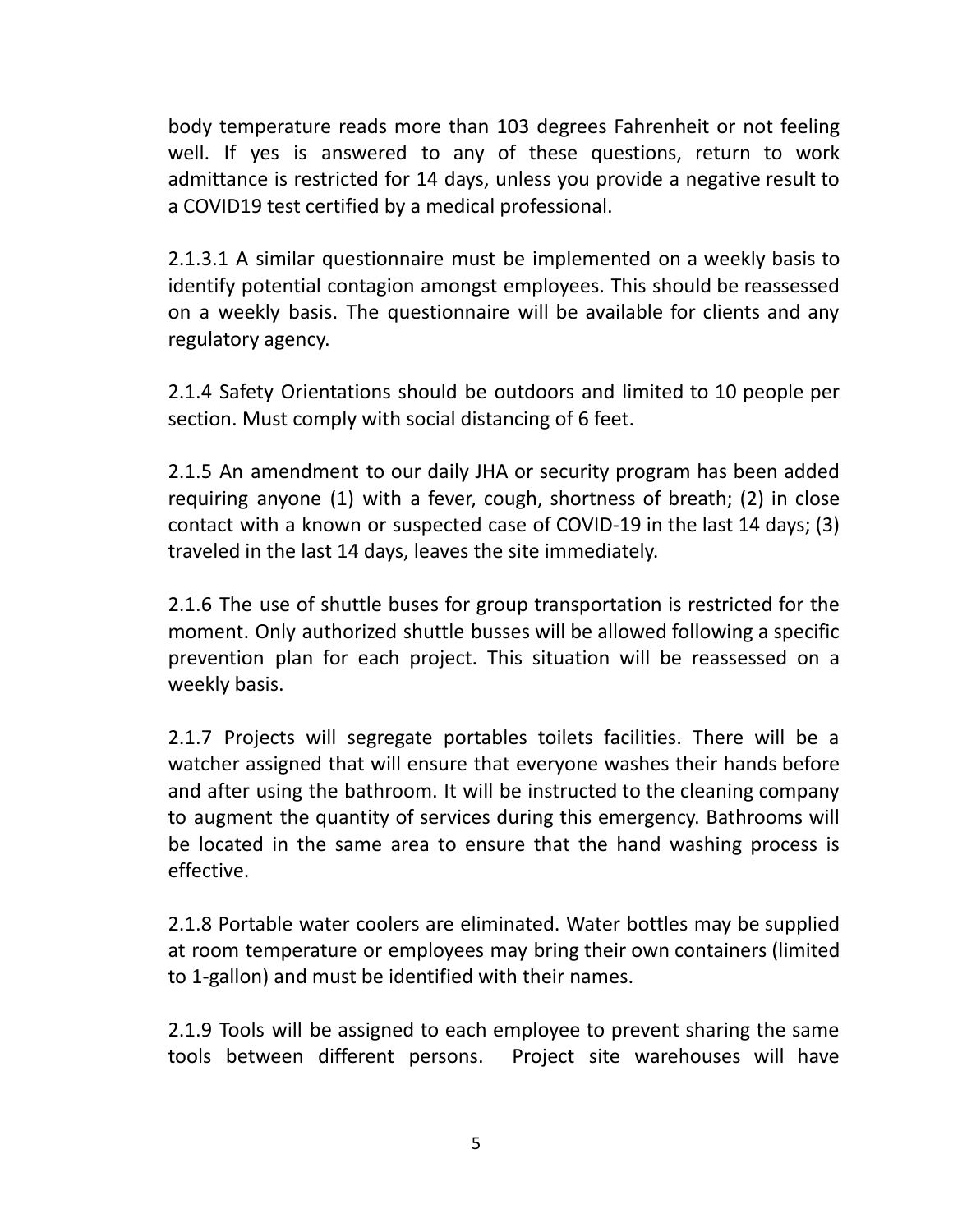additional cleaned tools available if required but these tools must be returned by the end of each shift to be properly cleaned for the next day. 2.1.10 Increase in the frequency of cleaning common areas. Provide disinfecting towels in all conference rooms and hand sanitizer in every trailer entrance. Use Lysol, Clorox or similar spray products in the bathrooms and conference rooms.

2.1.11 Large gatherings or meetings confined in one place are cancelled. Including but not limited to Toolbox meetings. These security briefings should be divided into small groups.

2.1.12 All Project meetings will be conducted online by using Webex, Zoom, Skype to avoid meeting with many people. It is indispensable that all meetings in person must include social distancing norms of 6 feet between each person. Used of outdoor areas is recommended.

2.1.13 Remote work will be practiced for authorized personnel. This situation will be reassessed on a weekly basis.

2.1.14 Social distancing by means of division. It is imperative to separate administrative construction personnel that is critical, this will minimize risk of infection, they will be placed in different trailers or offices areas to avoid infecting a large group of people.

2.1.15 Social gatherings are prohibited in all areas. Filed employees must coordinate with their supervisors for any support form the site office personnel.

2.2.16 All personnel must use of face masks to cover nose and mouth. A face shield may be necessary in those tasks not complying with social distancing rules.

2.1.17 COVID-19 communication boards have been posted near the entrances and common areas.

2.1.18. Any field employee with travel history will not be allowed to return to the workplace for a period of 14 days after their return. It should be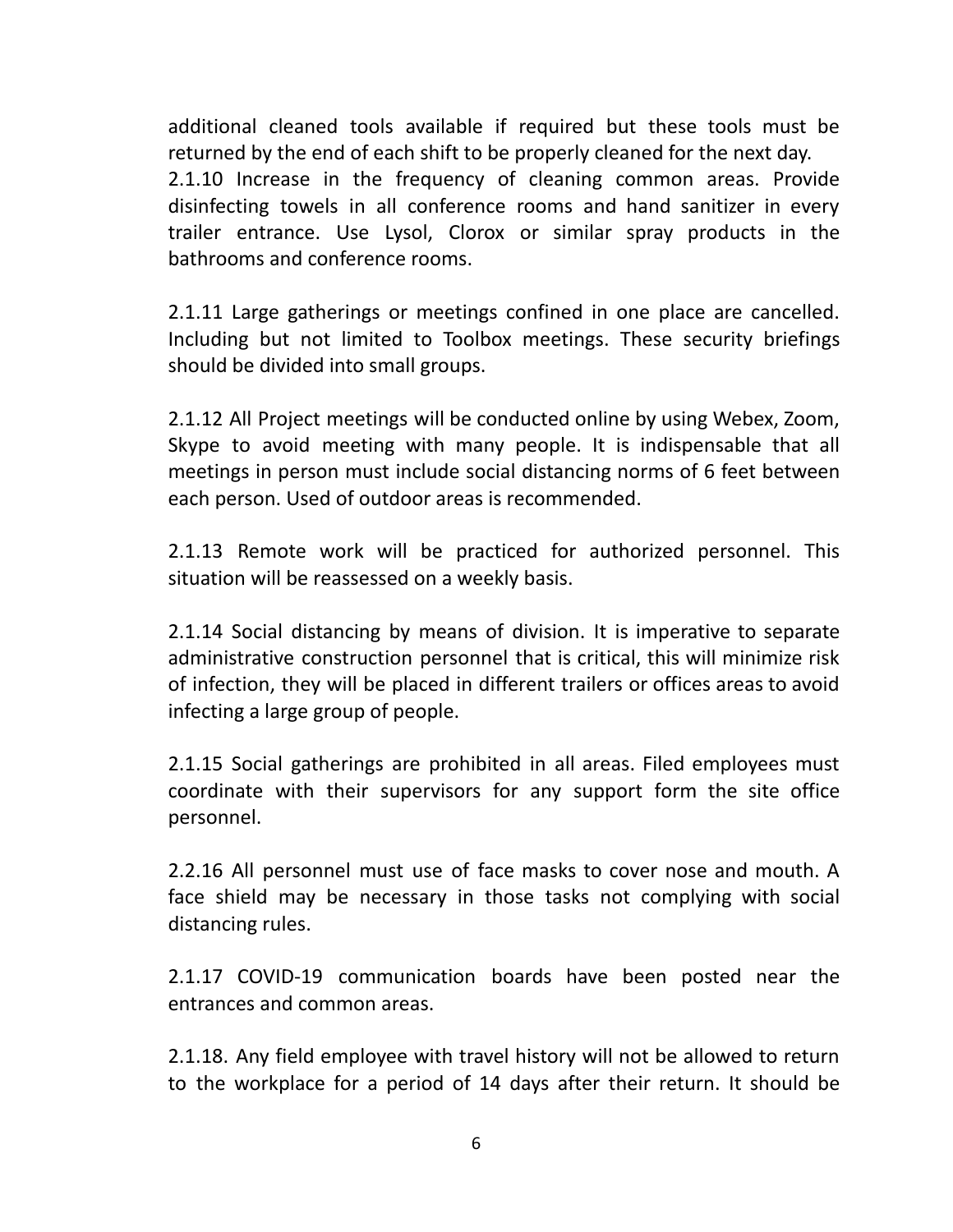considered a risk to travel in this moment, due to the fact that the pandemic is advancing quickly and future restrictions are unknown at the time. This situation will be reassessed on a weekly basis.

2.1.19 CIC's truck drivers must clean the truck interiors. Cleaning must be done using any disinfectant product that contains Clorox or alcohol. The areas that must be cleaned are:

- 1. Door Handles
- 2. Steering Wheel
- 3. Seats
- 4. Gear Shift
- 5. Signal Shift
- 6. Radio
- 7. Armrest on doors.

2.1.20 Personnel must be instructed to follow hygiene norms that include but are not limited to:

- 1. Wash hands with soap and water for 20 seconds.
- 2. Do not touch you face.
- 3. No handshaking or high fives.
- 4. Cough or sneeze into your elbow, not your hands.
- 5. Disinfect your hands and all used surfaces.
- 6. Immediately report any symptoms to your manager.
- 7. Do not share communication radios, cellphones or any electronic device with other persons.
- 8. Stay home if you feel unwell or sick.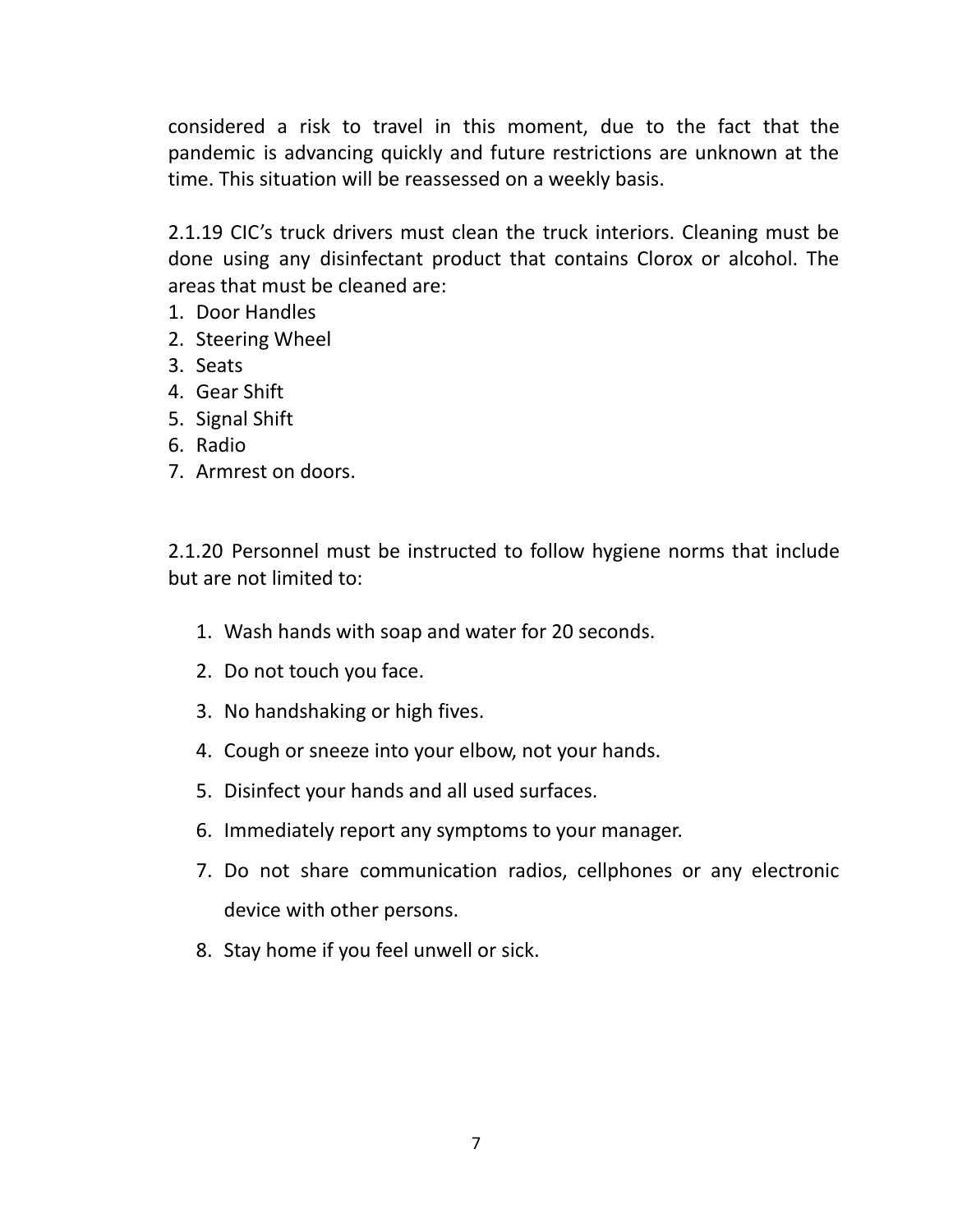## **2.2 Entrance and Breaks Groupings Schedule:**

| Group | <b>Start</b> | Company     | Headcount   Location | AM           | <b>AM</b>    | Lunch        | Lunch  |
|-------|--------------|-------------|----------------------|--------------|--------------|--------------|--------|
|       | <b>Time</b>  | <b>Name</b> |                      | <b>Break</b> | <b>Break</b> | <b>Start</b> | Finish |
|       |              |             |                      | <b>Start</b> | Finish       |              |        |
|       | 7:00AM       |             |                      |              |              |              |        |
|       | 7:00AM       |             |                      |              |              |              |        |
| 3     | 7:30AM       |             |                      |              |              |              |        |
| 4     | 7:30AM       |             |                      |              |              |              |        |
| 5     | 8:00AM       |             |                      |              |              |              |        |
| 6     | 8:00AM       |             |                      |              |              |              |        |

2.2.1 Break and Lunch areas will be used complying with the following conditions: Staggered groupings schedule, cleaning before and after the use of tables, not more than 2 people per table, areas must have water, soap or hand sanitizer. Heating food will be done by authorized personnel that will heat food in the microwaves. All personnel must wait following social distancing rules until receiving back heated food.

# **3.0 Employees showing signs COVID-19**

If an employee is showing symptoms of COVID-19 the following protocol must be followed:

3.1.1 If an employee is showing signs of COVID-19, first they should not come to the site. It should be informed immediately, identify the people that have been in contact with them, if any. All companies working on projects must require their employees to follow these measures.

3.1.2 If an employee is on site and feels unwell or has COVID-19 symptoms, the person should cease all work being done and immediately call their supervisor and the supervisor must notify the **(Company Name)** administration.

3.1.3 The employee should be immediately isolated, given gloves and a facemask, and be removed from the project. If the employee is unwell or unable to travel on their own, they should contact their family members or other alternative method of transportation must be utilized.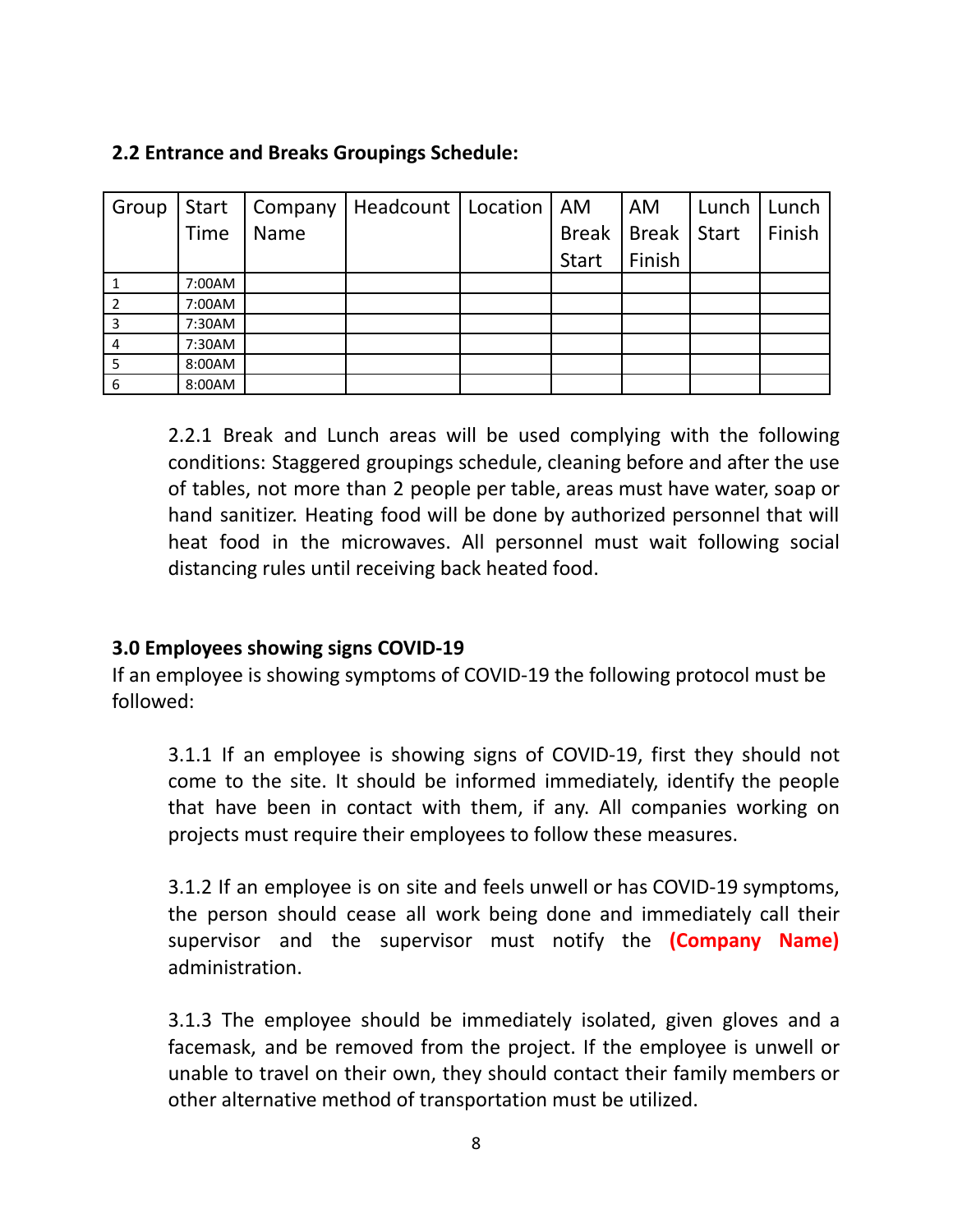3.1.4 Any areas that this employee has been in or has been in contact with, must be cleaned following the cleaning protocols mentioned in section 2.2.

3.1.5 There must be an immediate cease of all duties, in order to determine who was in close contact with this possible infected employee, meaning that the person was closer than 6 feet to the person and around him or her during an hour.

3.1.6 Employees that have come in close contact with an employee who is infected should abandon the installations immediately, and should follow the procedure described in this Plan.

3.1.7 Employees that have worked close to another that has demonstrated having COVID-19 symptoms, should isolate themselves for 14 days. The employee must bring a medical certificate before coming back to work after 14 days, indicating that the employee does not have any infectious disease. Employees that have been in isolation for 14 days can come back to work if they don't present symptoms during this time period.

#### **4.0 Administrative Functions**

4.1 The Project contact list developed by **(Company Name)** must include:

- All administrative personnel related to the project by the company.
- Client's Management personnel or client's representative.
- Safety personnel for the project by each company.
- 4.2 Pre-planning in case the project closure is necessary.

Site Closure – Reopening Requirements:

The **(Company Name)** management team will complete and sign a verification list for any project closing.

● This document should be prepared to guarantee that all activity is completed within the safety measure established before closing.